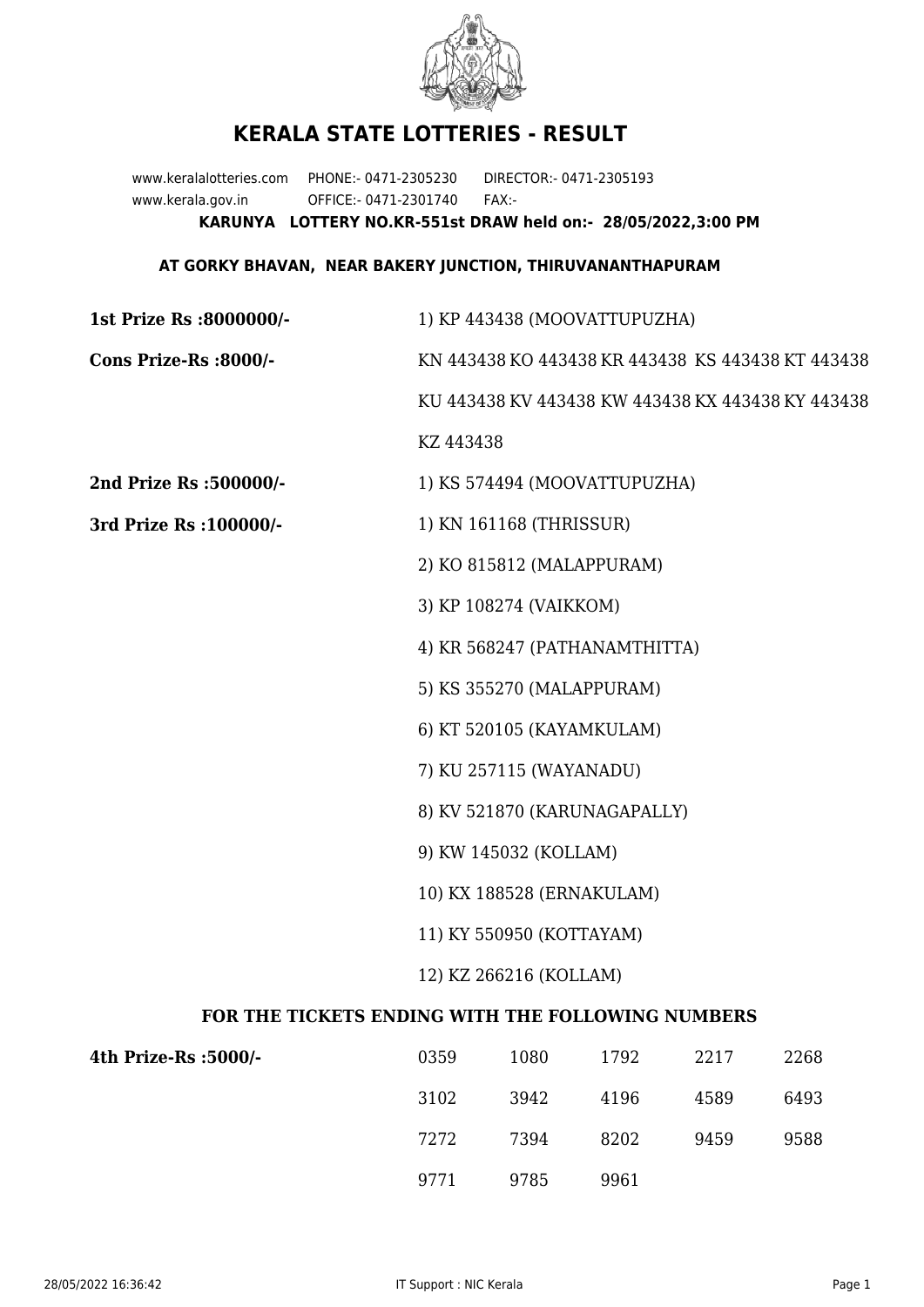| 5th Prize-Rs : 2000/- | 0513 | 1416 | 2244 | 2253 | 2557 |
|-----------------------|------|------|------|------|------|
|                       | 5674 | 7504 | 7566 | 8089 | 9369 |
| 6th Prize-Rs : 1000/- | 0599 | 1840 | 1994 | 3276 | 3334 |
|                       | 3604 | 4715 | 4718 | 5124 | 6842 |
|                       | 8175 | 8458 | 8916 | 9342 |      |
| 7th Prize-Rs :500/-   | 0050 | 0093 | 0319 | 0406 | 0552 |
|                       | 0615 | 0820 | 0862 | 0968 | 0978 |
|                       | 1161 | 1168 | 1196 | 1691 | 1723 |
|                       | 1868 | 1939 | 1987 | 2022 | 2077 |
|                       | 2106 | 2127 | 2208 | 2290 | 2643 |
|                       | 2784 | 3088 | 3110 | 3259 | 3267 |
|                       | 3436 | 3486 | 3605 | 3648 | 3711 |
|                       | 3805 | 3862 | 4019 | 4195 | 4345 |
|                       | 4378 | 4656 | 4698 | 4787 | 4831 |
|                       | 4948 | 4953 | 5029 | 5142 | 5236 |
|                       | 5349 | 5360 | 5982 | 6020 | 6215 |
|                       | 6269 | 6416 | 6580 | 6581 | 6658 |
|                       | 6982 | 6995 | 7013 | 7288 | 7669 |
|                       | 7681 | 7697 | 7756 | 8118 | 8519 |
|                       | 8541 | 8613 | 8695 | 8696 | 8904 |
|                       | 9221 | 9373 | 9531 | 9532 | 9618 |
| 8th Prize-Rs : 100/-  | 0177 | 0217 | 0361 | 0489 | 0528 |
|                       | 0565 | 0628 | 0797 | 0805 | 0883 |
|                       | 0884 | 1087 | 1119 | 1319 | 1349 |
|                       | 1430 | 1555 | 1677 | 1759 | 1821 |
|                       | 1877 | 2162 | 2182 | 2262 | 2272 |
|                       | 2319 | 2323 | 2375 | 2397 | 2479 |
|                       | 2494 | 2529 | 2788 | 2930 | 3033 |
|                       | 3331 | 3360 | 3368 | 3378 | 3459 |